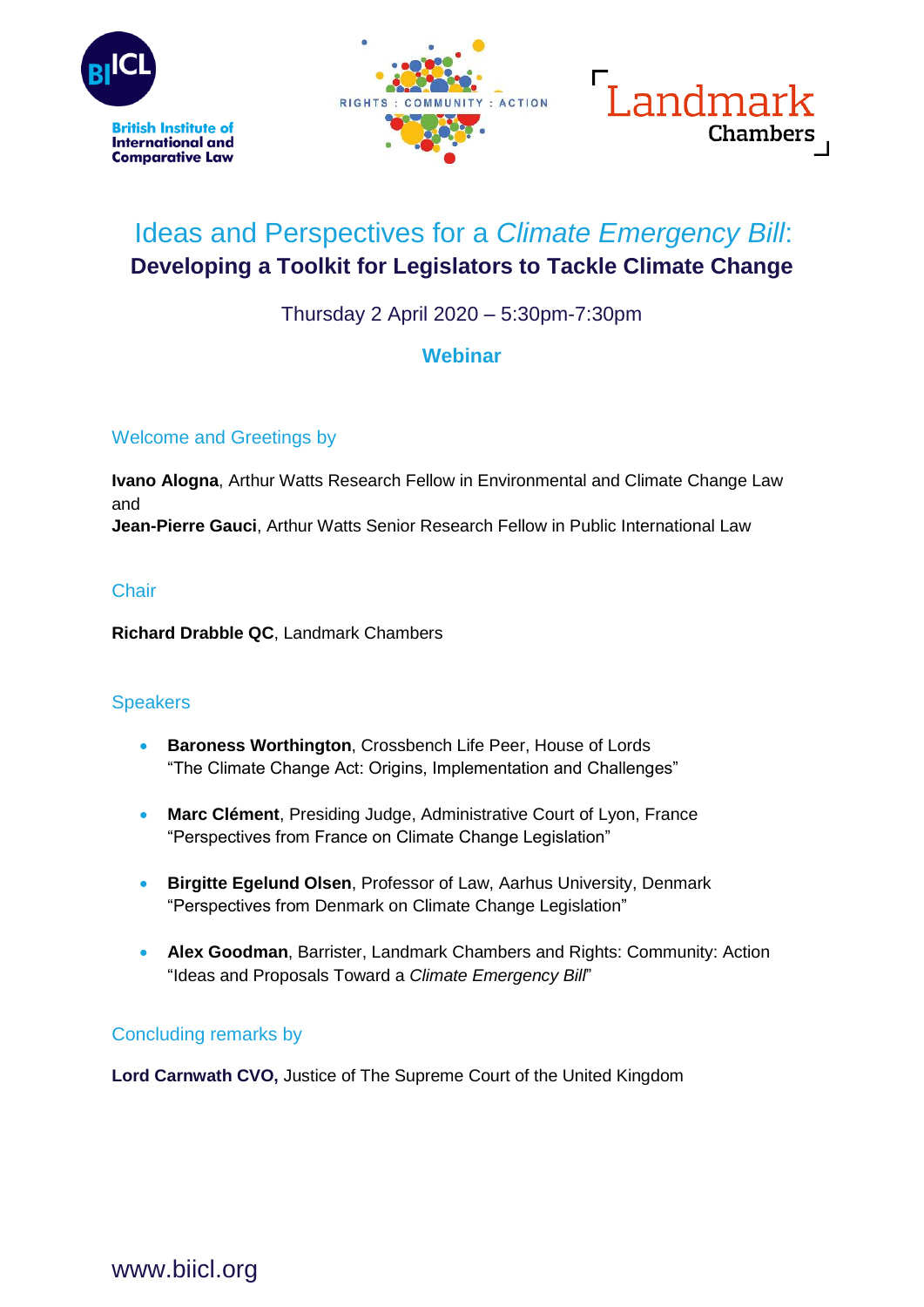





# Speaker Biographies

#### **Richard Drabble QC (Chair)**

Richard Drabble QC was called to the Bar in 1975 and took silk in 1995. He is a Bencher of Inner Temple, a former Chairman of the Administrative Law Bar Association and currently member of the Bar Council's Law Reform Committee. He has long been one of the leading public and environmental lawyers in the UK and has acted in many of the most significant environmental law cases at every level of the UK and European Courts.

#### **Baroness Worthington**

Baroness Bryony Worthington is a Crossbench member of the House of Lords since 2011, having spent a career working on conservation, energy and climate change issues. She was the lead author in the team which drafted the 2008 Climate Change Act. In 2008, she launched Sandbag, an NGO that uses data insights to advocate for a swift transition to clean energy. She served as Shadow Spokesperson for Energy and Climate Change and led on two Energy Bills for the Shadow Ministerial Team. From 2016 to 2019 she was the Executive Director of Environmental Defence Fund Europe. Her current roles include co-chairing the cross party caucus Peers for the Planet and devising grant-making strategies for the Quadrature Climate Foundation.

#### **Marc Clément**

Marc Clément is presiding judge at the Administrative Court of Lyon (France). He is also member of: the French Environmental Authority, the Deontological Committee of the Institute for Radiological Protection and Nuclear Safety and the Aarhus Convention Compliance Committee (UNECE). He was administrative judge at Administrative Court of Appeal of Lyon from 2012 to 2018. He was, from 2006 to 2012, lawyer at the Directorate General Environment of the European Commission. He was from 2004 to 2006, legal adviser of the European Environment Agency. He was previously judge at the Administrative Court of Lyon and started his career as researcher for private companies (*Lyonnaise des Eaux*, EDF). He is joint founder of the European Law Institute.

#### **Birgitte Egelund Olsen**

Birgitte Egelund Olsen is professor of Law at Aarhus University and President of the Danish Environment and Food Board of Appeal (a specialized administrative 'court'). Moreover, she is member of the Danish Energy Board of Appeal and until 2019 Chairman of the Danish Wind Turbine Valuation Authority. Her work emphasises on analysing various policy designs and regulatory mechanisms that may help governments and businesses to detect appropriate policy incentives to facilitate sustainable transitions to a low carbon society.

#### **Alex Goodman**

Alex Goodman is a barrister practising in environmental, planning and public law at Landmark Chambers. He was called to the bar in 2003. He was appointed to the Equality and Human Rights Commission's 'A' Panel of counsel in May 2019. He was formerly a councillor and leader of Camden Green Party. He was a fellow of the Bingham Centre for the Rule of Law with whom he continues to work principally on constitutional law, and is currently engaged on the constitution of the Gambia. He will be speaking about ideas for a new UK Climate Emergency Act and his forthcoming case in which he is acting for George Monbiot, Dale Vince and the Good Law Project which seeks to compel the government to review its energy policy in its National Policy Statements. He helped convene this meeting through his work with Rights Community Action, a small NGO focused on climate change community action.

## www.biicl.org